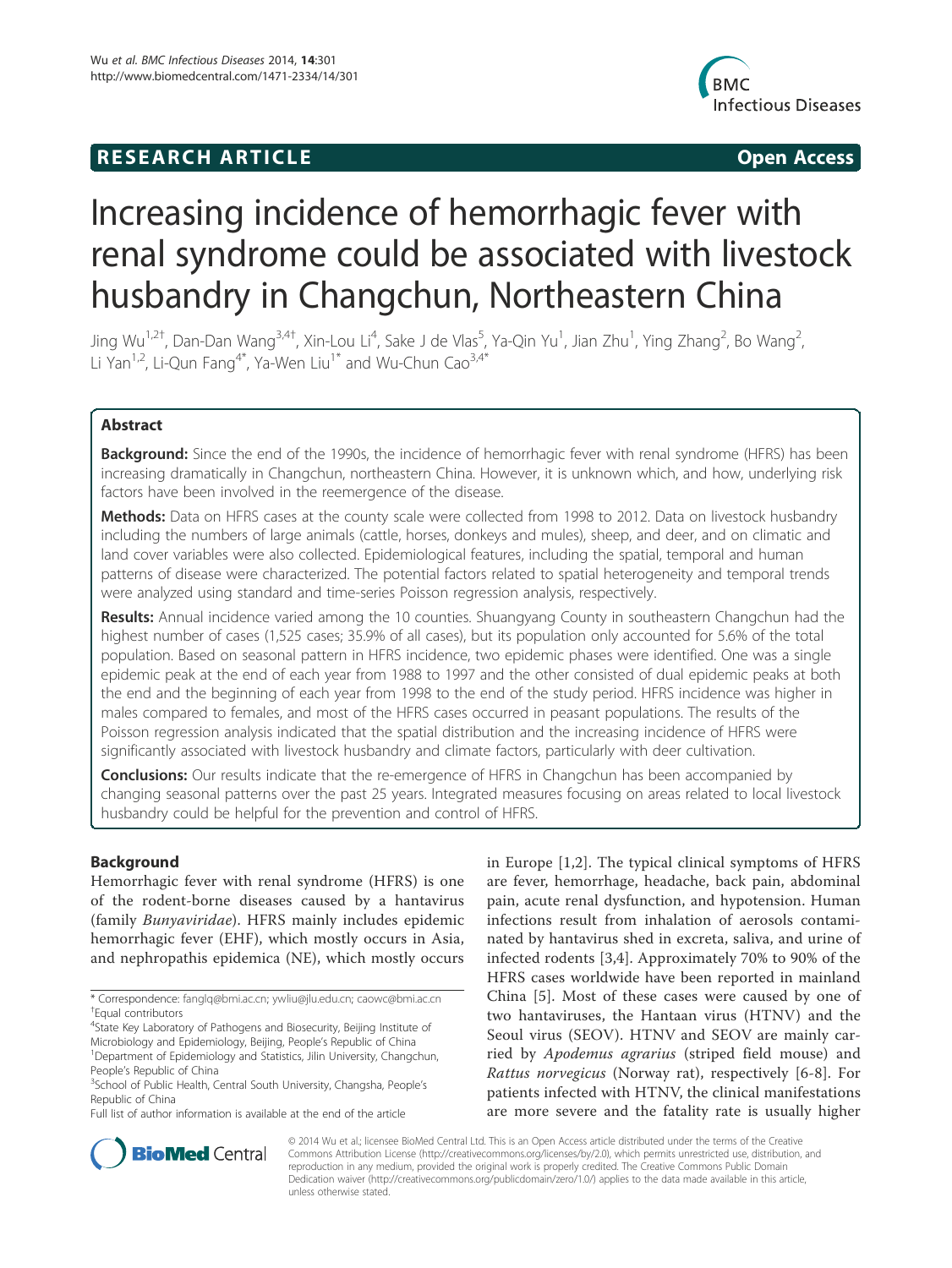compared to SEOV infection [1,9]. A. agrarius are mostly found in farm field habitats, and R. norvegicus lives in or around human environments (e.g., residences, warehouses and stores). HFRS cases caused by HTNV usually peak during the fall-winter period, and most of the SEOVassociated HFRS cases are reported during the spring months [10-12]. During the past decade, the overall HFRS incidence has declined considerably in mainland China, from 3.05 per 100,000 population to 0.84 per 100,000 population (>3-fold). However, the proportion of HFRS resulting from SEOV infections continues to expand [10,13]. During the four decades after the first HFRS case was reported in 1955 in Jilin Province, there was a low level of HFRS endemicity in Jilin. However, the HFRS incidence has increased significantly since the end of the 1990s, especially in Changchun, the capital of the province [14]. The temporal and spatial patterns and potential factors underlying the reemergence of the disease remain unclear. The objectives of our study were to explore the spatial and seasonal patterns of HFRS distribution for different epidemic phases, and to study the association between HFRS incidence and livestock husbandry, climate factors, and land cover.

# Methods

# Study area

The research area covered Changchun (43.26° to 45.3° north latitude, 124.5° to 127.2° east longitude), an inland prefecture in Jilin Province, northeastern China (Figure 1). Changchun has 7.6 million residents in 10 counties with a

total land area of  $20,660 \text{ km}^2$ . The counties of Chaoyang, Lvyuan, Nan'guan, Kuancheng and Erdao are considered to be urban areas. The other five counties (i.e., Shuangyang, Jiutai, Nong'an, Yushu and Dehui) are rural areas. Yushu, Dehui, Jiutai and Nong'an counties are important depots for rice and corn. Livestock husbandry has an important economic role in Changchun, especially sika deer (Cervus nippon) cultivation. The numbers of farms that cultivate sika deer and other animals have increased in Changchun since the 1990s.

# Data collection and management

HFRS has been a Class B Notifiable Infectious Disease since the 1950s. A standard protocol developed by the Chinese Center for Disease Control and Prevention has been used for reporting of the disease [15]. Prior to 1983, HFRS cases were clinically diagnosed according to the National Guideline [16]. The clinical diagnostic criteria included: exposure history (i.e., field work experience and exposure to rodents and their excreta, saliva, and urine within 1–6 weeks prior to the onset of illness); acute illness with at least two of eight (i.e., fever, chill, hemorrhage, headache, back pain, abdominal pain, acute renal dysfunction, hypotension) clinical symptoms; congestion, edema, bleeding tendency and abnormity of blood and urine routine parameters; and experience or partial experience with the five phases (i.e. fever, hypopiesis, oliguresis, hyperdiuresis, and recovery) of the disease [15]. Since 1983, HFRS cases have been diagnosed clinically using signs and symptoms and also confirmed using antibody-based serological

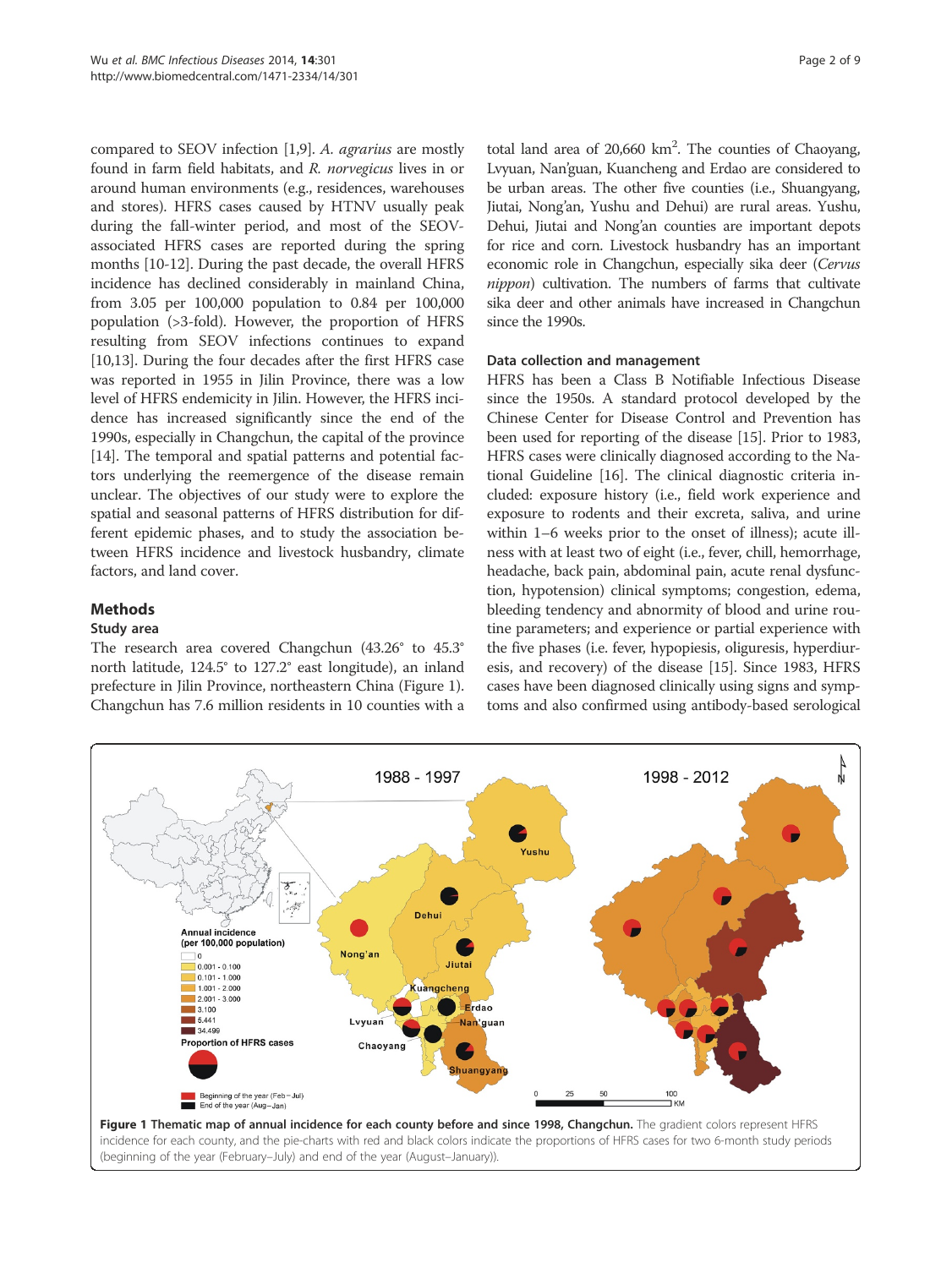tests (e.g. MacELISA, IFA), hantavirus isolation, or detection of hantavirus RNA (e.g. RT-PCR) in serum samples from the patient [13,15,16].

The first HFRS case was reported in 1959 in Changchun, which is now a national HFRS surveillance site [15]. Data that included all 4,251 of the HFRS cases that were reported in Changchun during 1988–2012 were collected from the ten county centers for disease control and prevention (CDCs). To calculate the annual incidence, annual demographic data for the 1988 to 2012 period were collected from the Changchun Bureau of Statistics. All personal data were anonymous, and were publicly available secondary data.

The study protocols were reviewed and approved by the research institutional review board (IRB) of Changchun CDC and the Beijing Institute of Microbiology and Epidemiology. Readers interested in further research can contact the corresponding author to obtain the full dataset used in this study.

#### Analysis of epidemiologic patterns of human HFRS cases

The thematic maps of annual incidence before and since 1998 were created in gradient colors to display the spatial distribution of HFRS incidence in each county of Changchun (ArcGIS 9.3 software, ESRI Inc., Redlands, CA, USA). To illustrate the seasonal distribution of HFRS cases for each county, the proportions of HFRS cases for two 6 month study periods (beginning of the year (February–July) and end of the year (August–January)) were indicated by red and black pie charts overlapping the corresponding counties on the map. The bar charts of monthly HFRS incidence in Shuangyang County (the HFRS epidemic hotspot in Changchun), and in the other nine counties combined, over a 25-year period were created to display the seasonal incidence pattern of HFRS. To consider the different seasonal incidence patterns of HFRS caused by HTNV and SEOV, the red and black colors were also used to present the monthly incidence for the periods February–July and August–January, respectively. Bar charts of average incidence by age and gender, and pie charts of case proportions by occupation, before and since 1998, were also created.

# Statistical analysis

To explore risk factors that affected the spatial heterogeneity of HFRS incidence in Changchun, annual data on livestock husbandry that included the numbers of large animals (cattle, horses, donkeys and mules), sheep, and deer during 1988–2012 were collected for each county from the Annual Statistic Report of Changchun. The annual densities of these animal populations were calculated from the data. Annual climatic data that included annual mean temperature, total precipitation and mean relative humidity for the 1988 to 2012 period were collected for each county from the China Meteorological

Data Sharing Service System (http://cdc.cma.gov.cn). To extract the percent coverage by croplands, forests, grassland, and built-up lands for each county, data on Changchun land cover (1990, 1995, 2000, 2005, and 2010) were collected from Chinese data-sharing network of earth-system science (http://www.geodata.cn/) and the Northeast Institute of Geography and Agroecology, Chinese Academy of Sciences [17,18]. To explore the different epidemic patterns of HFRS incidence before and since 1998, a separate Poisson regression analysis was performed for each of the two phases. The cumulative number of HFRS cases for each county was set as the outcome variable, and population number was included as the offset variable. For each county, potential risk factors for the two phases (e.g., livestock husbandry (average density of large animals, sheep, and deer), climate factors (average temperature, precipitation, and relative humidity) and land cover (average percent coverage by croplands, forests, grassland, and built-up lands)) were included as co-variables in the analysis. The percentage change (PC) in incidence in response to a change in a variable by a given amount (100\*(exp(coefficient)-1)), 95% confidence intervals (CIs), and P-values were estimated after correction for over-dispersion. For PC estimation, a 10 head/km<sup>2</sup> difference was used for monthly livestock husbandry, and 1°C, 1 mm, and 1% differences were used for annual mean temperature, total precipitation and mean relative humidity, respectively. A 1% difference was used for land cover. Univariate analyses were performed to examine the effects of individual variables. Multivariate analyses were then performed using the variables from the univariate analysis with a P-value < 0.1 as covariates. Correlations between covariates were quantitatively assessed and models were optimized by comparing −2 log likelihood results when correlated variables were added or removed one by one. STATA statistical software (Version 10.0, StataCorp LP, Texas, USA) was used in the analysis.

To explore the factors affecting the reemergence of HFRS in Changchun, time series Poisson regression analyses were performed for the 1988–2012 period using the Shuangyang County data, and the combined data from the other nine counties, respectively. Time-series Poisson regression deals with the annual number of HFRS cases. The inclusion of annual population size as an offset variable allows for an analysis of incidence. Similar to the approach described above, multivariate analyses were performed by including all variables from the univariate analyses with P-values < 0.10. Correlations between covariates were quantitatively assessed and models were optimized by comparing−2 log likelihood results when correlated variables were added or removed one by one. The PCs that represented the associations between HFRS cases and determinants were derived from the final model. Each PC estimate included a 95% CI and a P-value. We also adjusted for the effects of improved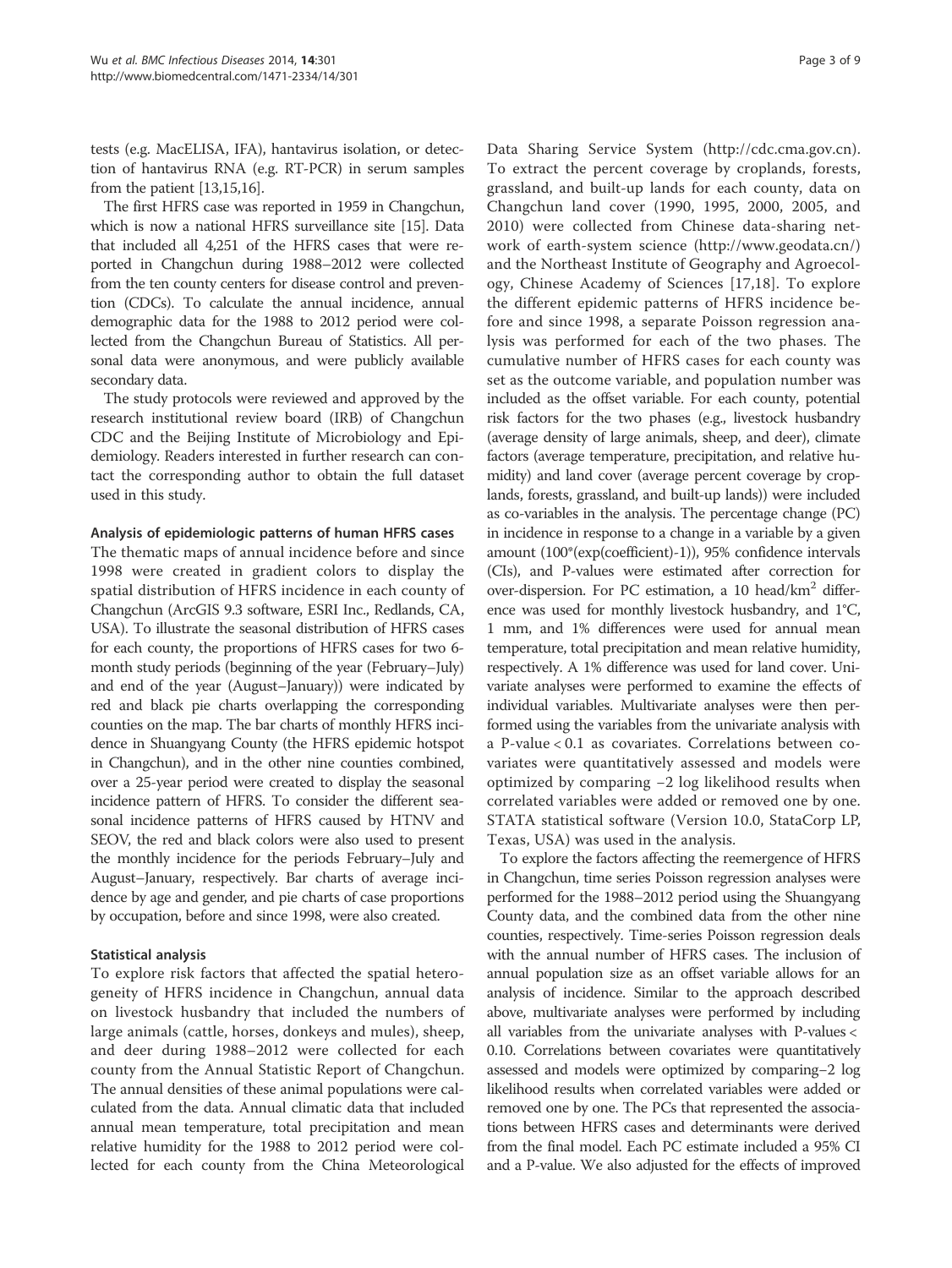measures of prevention and control on HFRS incidence since 2005. STATA statistical software was also used in this analysis.

# Results

# The distribution patterns of HFRS incidence in space, season, and human populations

A total of 4,251 HFRS cases were reported during 1988–2012. Cases were distributed throughout the 10 counties of Changchun. The annual incidences varied greatly among the ten counties. Shuangyang County in southeastern Changchun had the highest annual incidence, both before and since 1998 (Figure 1). The Shuangyang County cases accounted for 35.9% (1,525/4,251) of all cases in the entire city during the 25-year period, but the population of the county only accounted for 5.6% of the total Changchun population. There were also seasonal changes in the proportion of HFRS cases in most counties (Figure 1). Based on seasonal shifts in HFRS incidence in 1997, the temporal pattern of HFRS incidence could be characterized by two phases. The Phase I pattern occurred in 1988 to 1997, with a typical peak in incidence at the end of each year (black bar, Figure 2). This pattern represented a seasonal characteristic of HTNV transmission. The Phase II pattern occurred in 1998 to 2012, with an emerging peak in incidence at the beginning of each year (red bar, Figure 2) that reflected a pattern characteristic of SEOV transmission. As incidence rapidly increased since 1998, the peak in incidence at the beginning of each year became dominant. In Shuangyang County, dual peaks of incidence were clearly



evident during phase II. A rapid increase (of approximately 10 times) in HFRS incidence occurred at the beginning of each year and a smaller increase in incidence occurred at the end of each year (Figure 2). After 10 years of age, incidence was higher in males compared with females for each age group. In phase I and phase II, 85.96% and 68.91%, respectively, of the patients were from the peasant population. The proportion of patients from the migrant laborer population increased from 1.71% to 6.80% during the two phases (Figure 3).

#### Factors relating to spatial heterogeneity in HFRS incidence

The results of the univariate analyses indicated that during phase I, the spatial distribution of HFRS incidence was associated with annual precipitation and average relative humidity ( $P < 0.05$ ), and HFRS incidence was related although not significantly also to deer density ( $P = 0.057$ ). The results of multivariate analysis indicated that HFRS incidence was associated only with average relative humidity, the two variables increasing together. Univariate analysis revealed that during phase II, the spatial distribution of HFRS incidence was associated with deer density and annual precipitation (P < 0.05), but HFRS incidence was associated only with deer density in the multivariate analysis. The incidence increased as the deer density increased. HFRS incidence was not significantly associated with land cover in either phase (Table 1).

# Factors affecting temporal trends in HFRS incidence

For Shuangyang County, the results of the univariate time-series Poisson analysis revealed that the HFRS incidence was associated with the density of large animals (cattle, horses, donkeys and mules), sheep density, deer density, and with average temperature, annual precipitation, and average relative humidity. The multivariate analysis revealed that as the deer density increased by 10 head per km<sup>2</sup>, the HFRS incidences increased by 70.7%  $(P < 0.001)$ . In the combined other nine counties, the results of univariate analysis indicated that the HFRS incidence was significantly associated with the densities of large animals (cattle, horses, donkeys and mules), sheep, and deer, and with average relative humidity values. The multivariate analysis revealed that as the deer density increased by 10 head per  $km^2$ , the HFRS incidences increased by 90.4% ( $P < 0.001$ ). As the average relative humidity increased by 1%, the HFRS incidences increased by 7.1% (P < 0.001) (Table 2).

# **Discussion**

Since 1998, the HFRS incidence in Changchun has increased dramatically. The HFRS hotspot has been located at Shuangyang County in southeastern Changchun. Two epidemic phases were identified by examining the seasonal pattern of HFRS incidence. One phase was characterized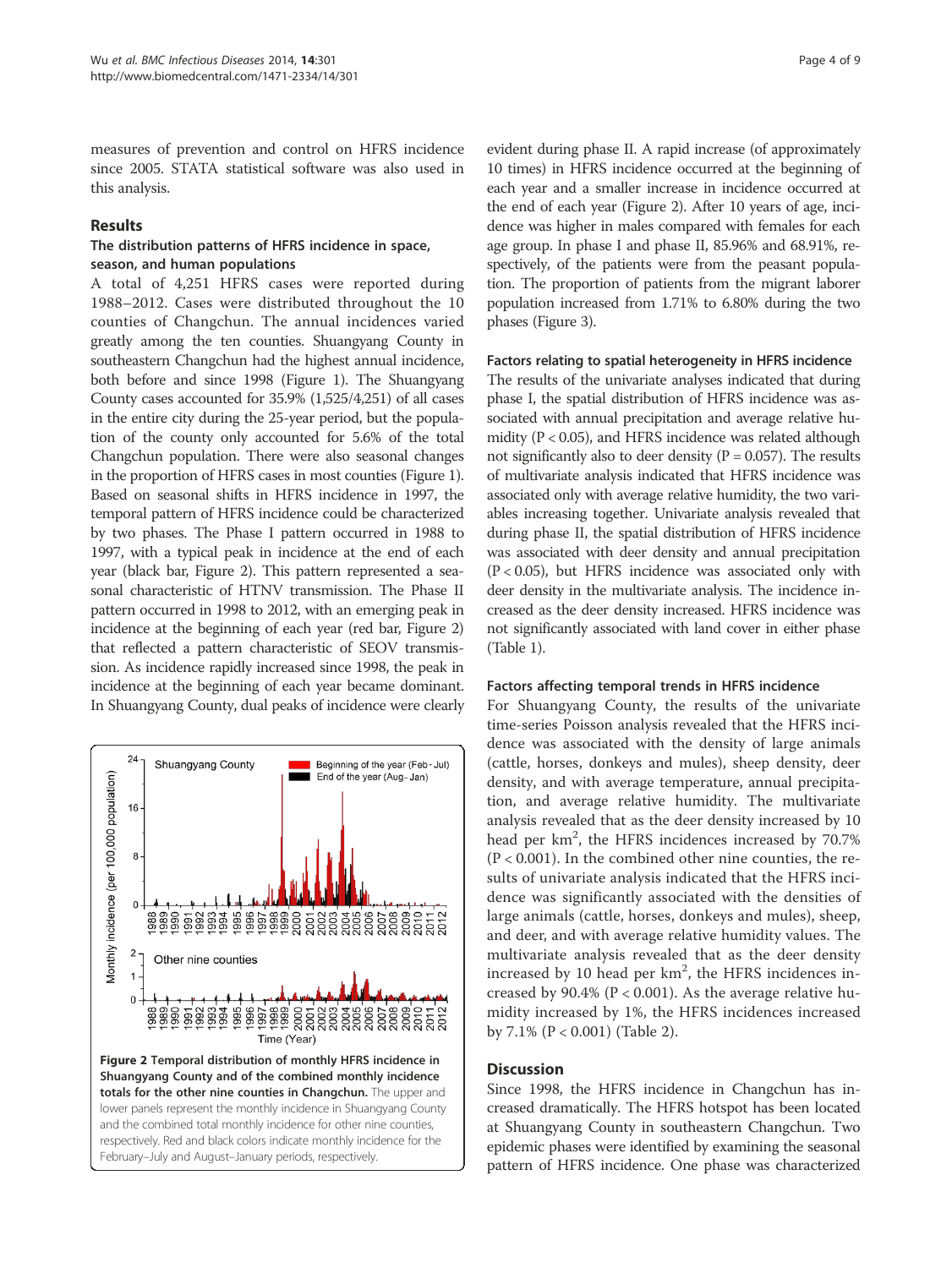

by a single epidemic peak at the end of each year during 1988–1997. The other phase had two separate epidemic peaks, which occurred at the end and the beginning of each year since 1998. The peak at the beginning of each year could be associated with the emergence of SEOV. The transmission of hantaviruses through A. agrarius mice peaks during the fall-winter period, while R. norvegicus rat-associated infections mainly occur in spring [11,12,16,19]. Given the well-documented evidence, and the two-phase pattern observed in the present study, we infer that the HFRS phase I (1988–1997) pattern was primarily caused by HTNV infections. HFRS phase II (since 1998) pattern was caused by both HTNV and SEOV infections. Noticeably, the newly established and re-emerging HFRS endemic areas in mainland China since the 1990s that included Beijing City, Shandong Province, Huludao City, and Changchun, could be associated with SEOV (e.g. peridomestic rodents-associated) infections indicated by a characteristic spring peak in human cases [10,16,20]. In mainland China, antigenpositive A. agrarius, Apodemus peninsulae, and R. norvegicus rats are predominant in rural, forest, and urban areas, respectively [12]. The results suggest that prioritizing control efforts on peridomestic rodent populations in residential areas in spring and on sylvatic rodent populations in late autumn and early winter might provide an effective means of targeting the specific hantaviruses that cause HFRS.

The Poisson regression analysis revealed that livestock husbandry, especially deer cultivation, was significantly associated with spatial and temporal distributions of HFRS incidence. Hantaviruses are primarily transmitted from rodent hosts to humans by aerosols generated from contaminated excreta (e.g., urine and feces) of rodents, and to a lesser extent by contaminated food or rodent bites [7]. The incidence of HFRS is mainly determined by infection rate and distribution of rodent hosts; host distribution is affected by the natural habitat structure (e.g., human buildings, landscape composition, landscape configuration, annual mean temperature, and seasonal variation) [21,22]. Environmental changes that include climate, human agriculture, and social-economic conditions can lead to a change in virus transmission risk from infected rodents to humans [3,23]. The results of a study in Elunchun and Molidawahaner counties of Inner Mongolia indicated that climate variability (including rainfall, land surface temperature, relative humidity and the multivariate El Niño Southern Oscillation index) had a significant role in HFRS transmission in northeastern China [24]. The results of a study on hantavirus pulmonary syndrome in the Four Corners region of United States revealed that environmental factors (e.g., the dramatic increase in precipitation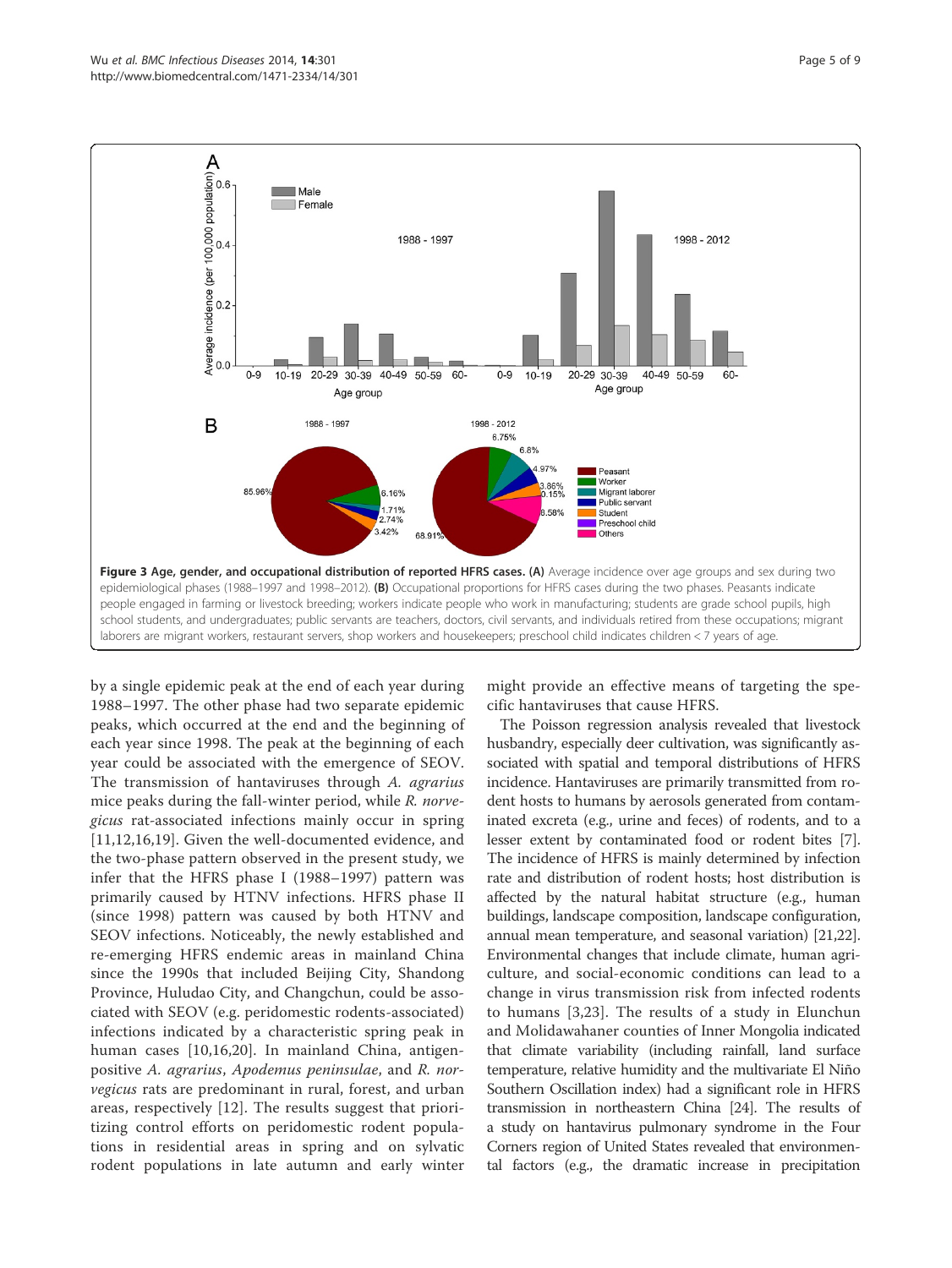| Period    | Variable (unit)                       | Univariate analysis       |         | Multivariate analysis |         |
|-----------|---------------------------------------|---------------------------|---------|-----------------------|---------|
|           |                                       | PC (95% CI)               | P-value | PC (95% CI)           | P-value |
| 1988-1997 | Livestock husbandry                   |                           |         |                       |         |
|           | Large animals (10 h/km <sup>2</sup> ) | 60.5 (-68.9, 729.4)       | 0.572   |                       |         |
|           | Sheep density (10 h/km <sup>2</sup> ) | $-41.3$ $(-81.6, 87.4)$   | 0.368   |                       |         |
|           | Deer density (10 h/km <sup>2</sup> )  | $154.6$ (-2.6, 565.4)     | 0.057   | NS.                   | NS.     |
|           | <b>Climate factors</b>                |                           |         |                       |         |
|           | Temperature (1°C)                     | $-74.6$ ( $-95.6$ , 48.0) | 0.128   |                       |         |
|           | Precipitation (1 mm)                  | 26.7 (2.3, 56.9)          | 0.030   | NS.                   | NS.     |
|           | Relative humidity (%)                 | 243.1 (136.3, 398.1)      | < 0.001 | 243.1 (136.3, 398.1)  | < 0.001 |
|           | Land cover                            |                           |         |                       |         |
|           | Irrigated cropland (1%)               | $16.7$ (-2.0, 38.9)       | 0.084   | NS.                   | NS.     |
|           | Rainfed cropland (1%)                 | $-2.8$ $(-11.8, 7.0)$     | 0.564   |                       |         |
|           | Forest (1%)                           | $4.5$ ( $-4.4$ , 14.3)    | 0.332   |                       |         |
|           | Grassland (1%)                        | $-28.8$ ( $-63.9$ , 40.4) | 0.327   |                       |         |
|           | Built-up lands (1%)                   | $-25.2$ ( $-54.0$ , 21.6) | 0.242   |                       |         |
| 1998-2012 | Livestock husbandry                   |                           |         |                       |         |
|           | Large animals (10 h/km <sup>2)</sup>  | $2.1$ (-21.2, 32.3)       | 0.874   |                       |         |
|           | Sheep density (10 h/km <sup>2</sup> ) | $-12.1$ $(-43.8, 37.4)$   | 0.571   |                       |         |
|           | Deer density (10 h/km <sup>2</sup> )  | 41.4 (30.2, 53.5)         | < 0.001 | 41.4 (30.2, 53.5)     | < 0.001 |
|           | <b>Climate factors</b>                |                           |         |                       |         |
|           | Temperature (1°C)                     | $7.7$ ( $-87.6$ , 836.5)  | 0.947   |                       |         |
|           | Precipitation (1 mm)                  | 28.6 (7.8, 53.4)          | 0.005   | NS.                   | NS.     |
|           | Relative humidity (%)                 | 46.3 (-19.5, 165.7)       | 0.211   |                       |         |
|           | Land cover                            |                           |         |                       |         |
|           | Irrigated cropland (1%)               | $6.4$ $(-7.7, 22.6)$      | 0.392   |                       |         |
|           | Rainfed cropland (1%)                 | $-2.4$ ( $-10.6$ , 6.5)   | 0.580   |                       |         |
|           | Forest (1%)                           | $4.4 (-4.4, 14.0)$        | 0.342   |                       |         |
|           | Grassland (1%)                        | $-17.1$ $(-52.6, 45.0)$   | 0.511   |                       |         |
|           | Built-up lands (1%)                   | $-3.5$ ( $-15.2$ , 9.8)   | 0.591   |                       |         |

#### Table 1 Factors affecting spatial heterogeneity in HFRS incidence in Changchun

Poisson regression analysis results after correction for over-dispersion.

associated with the 1992 to 1993 El Niño) could indirectly increase the risk for Sin Nombre virus exposure [25]. Furthermore, heterogeneity in the effects of environmental factors on hantavirus diseases between different areas could result from differences in biotopes, climatic conditions, viruses, and the rodent reservoirs [26]. In this study, time-series Poisson regression analysis was used to account for the complex associations between HFRS incidence and influencing factors during a long period of time. Compared with climatic factors, livestock husbandry (mainly deer density) seemed to have a greater effect on HFRS incidence. The analysis of the factors relating to spatial heterogeneity of HFRS incidence also indicated that deer density could play a role in the distribution of HFRS cases, especially for the SEOV-dominated HFRS that occurred from 1998 to 2012. Livestock husbandry has been one of key driving forces of emerging infectious diseases and has also modified the transmission of endemic infections [27,28]. Traditional livestock husbandry was reinstituted at the end of the 1980s and extended into the mid-1990s in Changchun. Deer cultivation and production of deer-related products has been prominent in northeastern China, especially in Changchun. As the numbers of livestock increased, more farms were established and more feed was needed. This additional feed has provided habitats and food for rodents. Farming activities that are related to livestock husbandry can also increase the probability of exposure to infective rodents [12,29]. The authors of a case–control study in Sichuan Province in China suggested that farming activities related to livestock husbandry (e.g., having haystacks for livestock in the yard or indoors in barns) can increase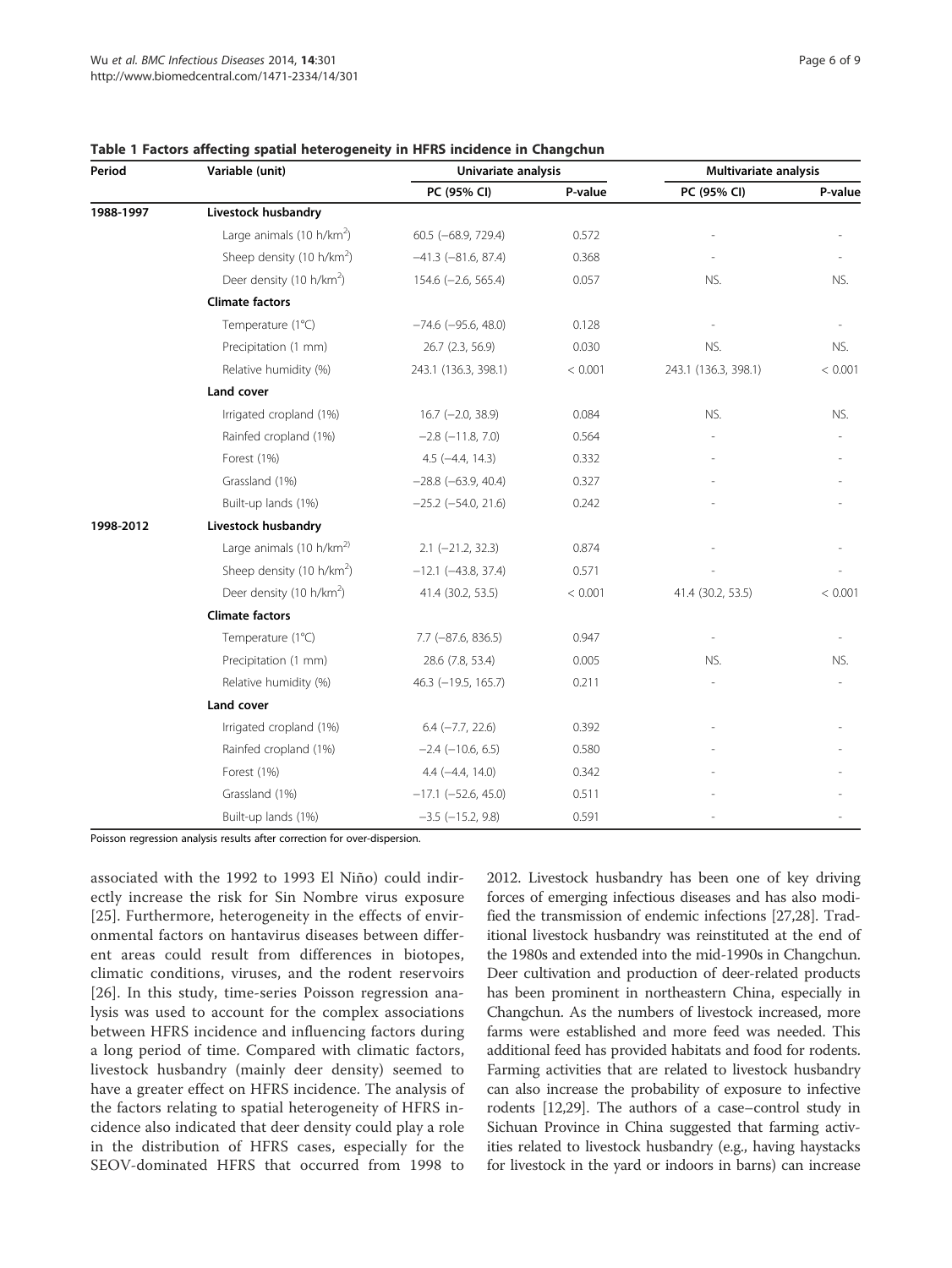| County              | Variable (unit)                       | Univariate analysis        |         | Multivariate analysis |         |
|---------------------|---------------------------------------|----------------------------|---------|-----------------------|---------|
|                     |                                       | PC (95% CI)                | P-value | PC (95% CI)           | P-value |
| Shuangyang          | Livestock husbandry                   |                            |         |                       |         |
|                     | Large animals (10 h/km <sup>2</sup> ) | 45.0 (42.2, 47.8)          | < 0.001 |                       |         |
|                     | Sheep density (10 h/km <sup>2</sup> ) | 1154.0 (978.0, 1358.8)     | < 0.001 |                       |         |
|                     | Deer density (10 h/km <sup>2</sup> )  | 70.7 (65.8, 75.7)          | < 0.001 | 70.7 (65.8, 75.7)     | < 0.001 |
|                     | <b>Climate factors</b>                |                            |         |                       |         |
|                     | Temperature (1°C)                     | 61.9 (49.9, 74.8)          | < 0.001 |                       |         |
|                     | Precipitation (1 mm)                  | $-35.2$ $(-37.8, -32.4)$   | < 0.001 |                       |         |
|                     | Relative humidity (%)                 | $-3.2$ ( $-3.8$ , $-2.5$ ) | < 0.001 |                       |         |
| Other nine counties | Livestock husbandry                   |                            |         |                       |         |
|                     | Large animals (10 h/km <sup>2)</sup>  | 26.8 (24.9, 28.8)          | < 0.001 |                       |         |
|                     | Sheep density (10 h/km <sup>2</sup> ) | 68.6 (63.0, 74.5)          | < 0.001 |                       |         |
|                     | Deer density (1 h/km <sup>2</sup> )   | 76.4 (69.0, 84.1)          | < 0.001 | 90.4 (81.6, 99.6)     | < 0.001 |
|                     | <b>Climate factors</b>                |                            |         |                       |         |
|                     | Temperature (1°C)                     | $4.8$ (0.02, 9.7)          | 0.049   |                       |         |
|                     | Precipitation (1 mm)                  | $-1.1$ ( $-1.6$ , $-0.7$ ) | < 0.001 |                       |         |
|                     | Relative humidity (%)                 | $-6.1$ $(-7.6, -4.5)$      | < 0.001 | $7.1$ $(5.1, 9.0)$    | < 0.001 |

Table 2 Factors affecting temporal trends in HFRS incidence for Shuangyang County, and for the combined other nine counties, Changchun

Time-series Poisson regression analysis results.

the risk of HFRS transmission [29]. Rodents on pig and chicken farms are considered to be a potential threat to human and animal health, and at least 20 pathogens (e.g., hantaviruses and Leptospira species) can be found on the rodents caught on pig or chicken farms and in the surrounding area [30]. Livestock husbandry could have an intermediate role in HFRS incidence by affecting rodent populations and increasing human exposure to aerosols and secretions from infected rodents. The observed association between HFRS incidence and deer cultivation was statistically significant, but it does not prove causality. Further field investigations on rodent population density and hantavirus infection status in rodents living around livestock farms are needed to improve our understanding of the underlying mechanism.

The results of this study indicated that the HFRS incidence was associated with yearly average relative humidity. Rodent population size increase rapidly in response to favorable weather conditions [31]. The relationship between rodent population dynamics and meteorological factors is complex, and varies by rodent species and climate regions [10,24,32]. These complicated relationships may have different effects on disease transmission, and usually display nonlinear patterns between diseases and climate factors in a large geographical area. The association between HFRS and relative humidity that was found in this study was consistent with the result reported for a nearby area of Changchun [24]. Higher humidity levels affect the infectivity and stability of the virus in the ex vivo

environment [33,34]. However, the underlying mechanisms for the positive correlations between HFRS incidence and relative humidity are not yet clear. Our study results indicated that livestock cultivation rather than climatic factors likely has a more important role in the emergence of HFRS outbreaks in Changchun. In addition, we have not found significant associations between the spatial distribution of HFRS incidence and land cover. It is likely that the land cover differences between counties in this study area were not significant.

The reemergence of HFRS was also affected by multiple factors including prevention measures, and other human activities [35-37]. As the official documents preserved in Changchun CDC indicate, enhanced measures that include epidemiological surveillance, deratization, vaccination and health education have been implemented for prevention and control of the disease since incidence increased at the end of 1990s. These measures were improved further in 2005. The vaccine mostly used was a univalent HTNV vaccine. It was used in Shuangyang, Jiutai, and Yushu from 1999 to 2004, in the town populations with high HFRS incidence (>5/100,000 population). A bivalent purified inactivated vaccine against HTNV and SEOV infections has been used in these areas since 2005. A significant decline in HFRS incidence has occurred since 2006 (Figure 2). One limitation of this study was that we did not examine vaccination efficacy, but this omission was the result of a lack of detailed information. Another study limitation was that we could not confirm the shifts in virus transmission because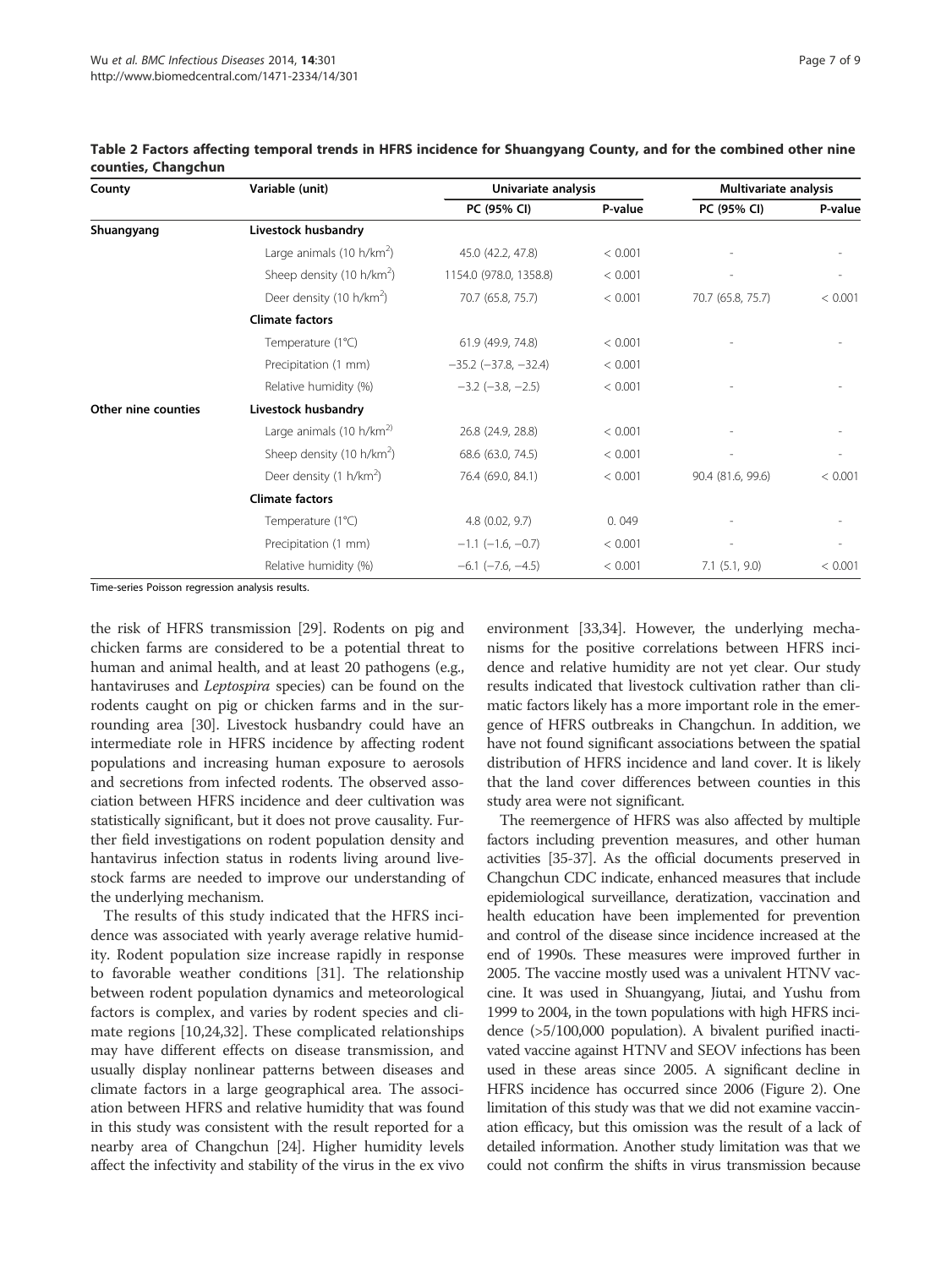the information on the classification of hantaviruses in HFRS patients and infected rodents was missing. Future studies on the classification of hantaviruses are needed. The results of this study indicated that prevention and control of HFRS in Changchun will benefit from targeting control measures at R. *norvegicus* populations, especially at livestock husbandry sites. The need for vaccination of farmers involved in livestock husbandry in early spring should also be emphasized.

#### **Conclusions**

HFRS incidence has significantly increased in Changchun since 1998. This increase included a seasonal shift in HFRS incidence from one epidemic peak in the end of the year to dual epidemic peaks in the beginning and in the end of the year. The increase in incidence was significantly associated with livestock husbandry and climate factors, but was especially associated with deer cultivation. Our results indicated that the spatial and temporal variations in HFRS incidence could be associated with local livestock husbandry. These findings will be helpful for the prevention of HFRS, because they indicate that prevention and control measures should be targeted at the sites related with livestock husbandry.

#### Competing interests

All authors declare they have no actual or potential competing financial interest. The funders had no role in the study design, data collection and analysis, decision to publish, or preparation of the manuscript.

#### Authors' contributions

WCC, YWL,YQY and LQF designed the study; JW and DDW collected data; JW, DDW, XLL, SJDV and LQF performed the statistical analyses and outcome assessments, and wrote the paper. JZ, YZ, BW and LY also contributed to the statistical analyses and the outcome assessments. All authors read and approved the final manuscript.

#### Acknowledgements

We thank Prof. Shu-Wen Zhang of the Northeast Institute of Geography and Agroecology, Chinese Academy of Sciences, and Dr. Wen-Hui Kuang of the Institute of Geographic Sciences and Natural Resources Research, Chinese Academy of Sciences, for providing the data on Changchun land cover. The study was funded by the Special Program for Prevention and Control of Infectious Diseases in China (No. 2013ZX10004218), the Basic Work on Special Program for Science & Technology Research (2013FY114600), the Natural Science Foundation of China (No. 81172728), and the Beijing Key Laboratory of Clinic Epidemiology (2013LCLB01).

#### Author details

<sup>1</sup>Department of Epidemiology and Statistics, Jilin University, Changchun, People's Republic of China. <sup>2</sup> Changchun Center for Disease Control and Prevention, Changchun, People's Republic of China. <sup>3</sup>School of Public Health, Central South University, Changsha, People's Republic of China. <sup>4</sup>State Key Laboratory of Pathogens and Biosecurity, Beijing Institute of Microbiology and Epidemiology, Beijing, People's Republic of China. <sup>5</sup>Department of Public Health, Erasmus MC, Rotterdam, The Netherlands.

#### Received: 25 November 2013 Accepted: 29 May 2014 Published: 3 June 2014

#### References

1. Bi ZQ, Formenty PBH, Roth CE: Hantavirus infection: a review and global update. J Infect Dev Ctries 2008, 2(1):3-23.

- 2. Kariwa H, Kumiko Y, Arikawa J: Hantavirus infections in East Asia. Comparative Med 2007, 30:341–356.
- 3. Jonsson CB, Figueiredo LTM, Vapalahti O: A global perspective on Hantavirus ecology, epidemiology, and disease. Clin Microbiol Rev 2010, 23(2):412–441.
- 4. Vapalahti O, Mustonen J, Lundkvist A, Henttonen H, Plyusnin A, Vaheri A: Hantavirus infections in Europe. Lancet Infect Dis 2003, 3:653–661.
- 5. Zhang YZ, Xiao DL, Wang Y, Wang HX, Sun L, Tao XX, Qu YG: The epidemic characteristics and preventive measures of hemorrhagic fever with renal syndrome in China. Chin J Epidemiol 2004, 25:466-469. in Chinese.
- 6. Luo CW, Chen HX: Study on the factors influenced epidemic of hemorrhagic fever with renal syndrome. Chin J Vector Biol Control 2003, 4:451–454. in Chinese.
- 7. Clement JP: Hantavirus. Antiviral Res 2003, 57:121–127.
- 8. Heyman P, Vaheri A, Lundkvist A, Avsic-Zupanc T: Hantavirus infectious in Europe: from virus carries to a major public-health problem. Expert Rev Anti Infect Ther 2009, 7(2):205–217.
- 9. Hart CA, Bennett M: Hantavirus infections: epidemiology and pathogenesis. Microbes Infect 1999, 1:1229–1237.
- 10. Fang LQ, Wang XJ, Liang S, Li YL, Song SX, Zhang WY, Qian Q, Li YP, Wei L, Wang ZQ, Yang H, Cao WC: Spatiotemporal trends and climatic factors of hemorrhagic fever with renal syndrome epidemic in Shandong Province, China. PLoS Negl Trop Dis 2010, 4(8):e789.
- 11. Chen HX, Qiu FX: Epidemiological surveillance on the hemorrhagic fever with renal syndrome in China. Chin Med J 1993, 106:857-863.
- 12. Chen HX, Qiu FX, Zhao XQ, Luo CW, Li XQ: Characteristics of the distribution of epidemic season of hemorrhagic fever with renal syndrome in different regions and different years in China. Chin J Exp Clin Virol 1994, 8:197-203. In Chinese.
- 13. Zhang YZ, Zou Y, Fu ZF, Plyusnin A: Hantavirus infections in humans and animals, China. Emerg Infect Dis 2010, 16:1195–1203.
- 14. Wu YP, Huang B, Hu GW, Yao LS, Xun WM: Analysis on epidemiologic feature of HFRS in Jilin province. Chin J Ctrl Endem Dis 2004, 19:164-165. in Chinese.
- 15. Surveillance Protocol of Hemorrhagic Fever With Renal Syndrome in China. http:// www.nhfpc.gov.cn/zhuzhan/zcjd/201304/f0ec588ed89e43739e507b9573851060. shtml.
- 16. Zhang YZ, Zhang FX, Wang JB, Zhao ZW, Li MH, Chen HX, Zou Y, Plyusnin A: Hantaviruses in rodents and humans, Inner Mongolia Autonomous Region, China. Emerg Infect Dis 2009, 15:885–891.
- 17. Liu JY, Zhang ZX, Xu XL, Kuang WH, Zhou WC, Zhang SW, Li RD, Yan CZ, Yu DS, Wu SX, Nan J: Spatial patterns and driving forces of land use change in China during the early 21st century. J Geogr Sci 2010, 20:483–494.
- 18. Kuang WH, Liu JY, Zhang ZX, Lu DS, Xiang B: Spatiotemporal dynamics of impervious surface areas across China during the early 21st century. Chin Sci Bull 2013, 58(14):1691–1701.
- 19. Kim YS, Ahn C, Han JS, Kim S, Lee JS, Lee PW: Hemorrhagic fever with renal syndrome caused by the Seoul virus. Nephron 1995, 71:419–427.
- 20. Guan P, Huang DS, He M, Shen TF, Guo JQ, Zhou BS: Investigating the effects of climatic variables and reservoir on the incidence of hemorrhagic fever with renal syndrome in Huludao city, China: a 17-year data analysis based on structure equation model. BMC Infect Dis 2009, 9:109.
- 21. Wei L, Qian Q, Wang ZQ, Class GE, Song SX, Zhang WY, Li XJ, Yang H, Wang XJ, Fang LQ, Cao WC: Using geographic information system-based ecologic niche models to forecast the risk of hantavirus infection in Shandong Province, China. Am J Trop Med Hyg 2011, 84(3):497–503.
- 22. Langlois JP, Fahrig L, Merriam G, Artsob H: Landscape structure influences continental distribution of hantavirus in deer mice. Landscope Ecol 2001, 16:255–266.
- 23. Semenza JC, Menne B: Climate change and infectious diseases in Europe. Lancet Infect Dis 2009, 9:365–375.
- 24. Zhang WY, Guo WD, Fang LQ, Li PB, Glass GE, Jiang JF, Sun SH, Qian Q, Liu W, Yan L, Yang H, Tong SL, Cao WC: Climate variability and hemorrhagic fever with renal syndrome transmission in Northeastern China. Environ Health Persp 2010, 7(118):915-920.
- 25. Engelthaler DC, Mosley DG, Cheek JE, Levy CE, Komatsu KK, Ettestad P, Davis T, Tanda DT, Miller L, Frampton W, Porter R, Bryan RT: Climatic and environmental patterns associated with hantavirus pulmonary syndrome, four corners region, United States. Emerg Infect Dis 1999, 5(1):87–94.
- 26. Xiao H, Lin X, Gao L, Huang C, Tian H, Li N, Qin J, Zhu P, Chen B, Zhang X, Zhao J: Ecology and geography of hemorrhagic fever with renal syndrome in Changsha, China. BMC Infect Dis 2013, 13:305.